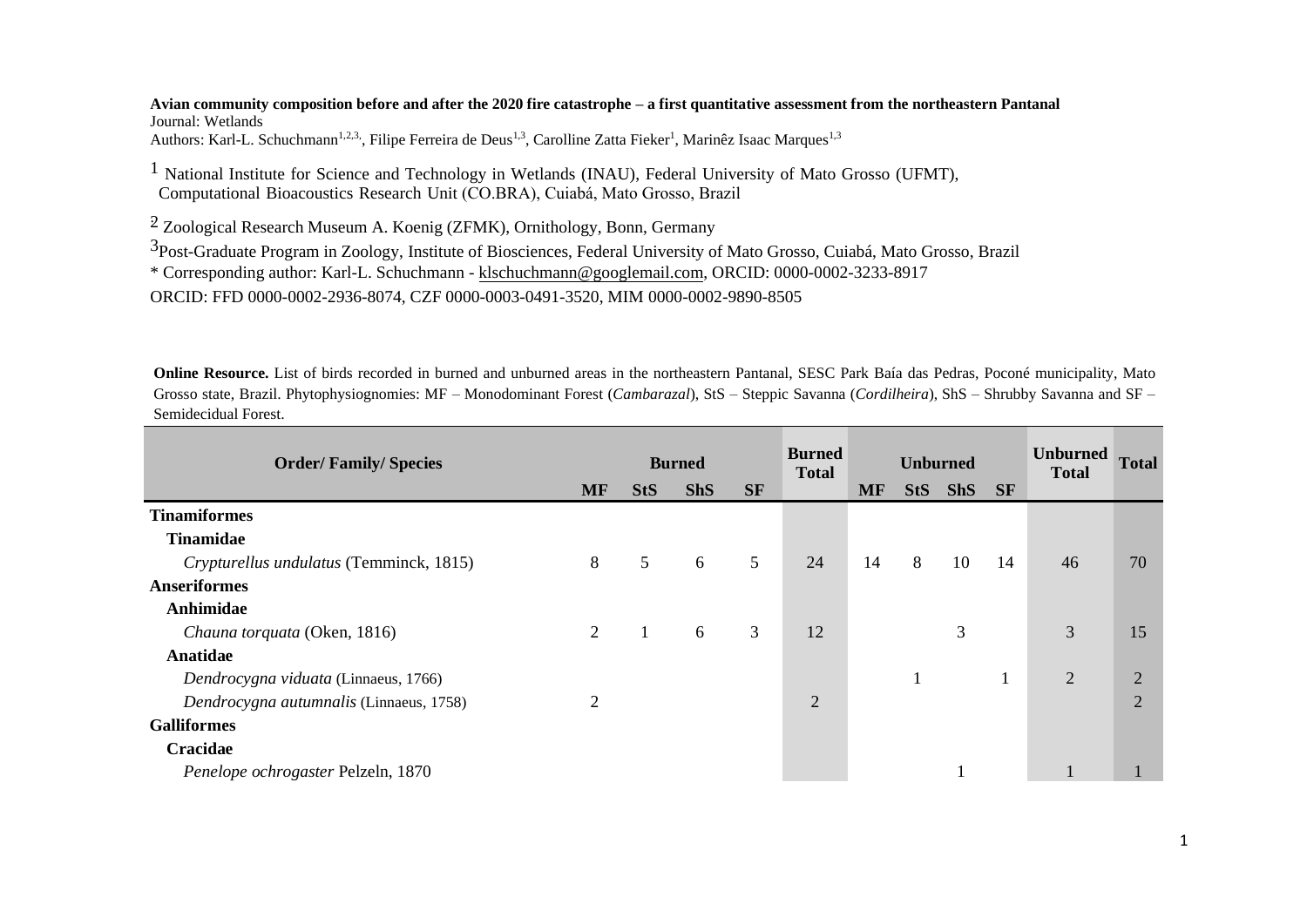|                                            |           |                | <b>Burned</b>  |                | <b>Burned</b>  |                | <b>Unburned</b> |                |                | <b>Unburned</b> | <b>Total</b>   |
|--------------------------------------------|-----------|----------------|----------------|----------------|----------------|----------------|-----------------|----------------|----------------|-----------------|----------------|
| <b>Order/Family/Species</b>                | <b>MF</b> | <b>StS</b>     | <b>ShS</b>     | <b>SF</b>      | <b>Total</b>   | <b>MF</b>      | <b>StS</b>      | <b>ShS</b>     | <b>SF</b>      | <b>Total</b>    |                |
| Aburria cujubi (Pelzeln, 1858)             |           |                |                | 1              | $\mathbf{1}$   |                | $\mathbf{1}$    |                |                | $\mathbf{1}$    | 2              |
| Ortalis canicollis (Wagler, 1830)          | 13        | 8              | 12             | 13             | 46             | 15             | 4               | 13             | 8              | 40              | 86             |
| Crax fasciolata Spix, 1825                 |           | $\mathbf{1}$   |                | $\mathbf{1}$   | 3              |                | $\overline{2}$  | $\overline{4}$ |                | 6               | 9              |
| <b>Columbiformes</b>                       |           |                |                |                |                |                |                 |                |                |                 |                |
| Columbidae                                 |           |                |                |                |                |                |                 |                |                |                 |                |
| Patagioenas picazuro (Temminck, 1813)      | 2         | $\mathbf{1}$   | $\mathbf{1}$   |                | $\overline{4}$ | 4              | $\mathbf{1}$    |                |                | 6               | 10             |
| Patagioenas cayennensis (Bonnaterre, 1792) |           |                | 1              |                | $\overline{2}$ | $\overline{4}$ |                 | 1              | $\overline{2}$ | 7               | 9              |
| Leptotila verreauxi Bonaparte, 1855        | 9         | 5              | 8              | 8              | 30             | 10             | $\overline{4}$  | 12             | 14             | 40              | 70             |
| Zenaida auriculata (Des Murs, 1847)        |           |                | $\overline{4}$ |                | $\overline{4}$ |                |                 |                |                |                 | $\overline{4}$ |
| Claravis pretiosa (Ferrari-Perez, 1886)    |           | $\mathbf{1}$   | $\mathbf{1}$   |                | 3              |                |                 |                |                | $\mathbf{1}$    | $\overline{4}$ |
| Columbina talpacoti (Temminck, 1811)       | 5         | $\overline{3}$ | 9              | $\overline{2}$ | 19             | $\mathbf{1}$   | 3               | $\overline{2}$ |                | $\overline{7}$  | 26             |
| Columbina picui (Temminck, 1813)           |           | $\mathbf{1}$   |                | 1              | $\overline{2}$ |                |                 |                |                |                 | $\overline{2}$ |
| <b>Cuculiformes</b>                        |           |                |                |                |                |                |                 |                |                |                 |                |
| Cuculidae                                  |           |                |                |                |                |                |                 |                |                |                 |                |
| Guira guira (Gmelin, 1788)                 |           |                |                |                |                |                |                 |                |                | 1               | 1              |
| Crotophaga major Gmelin, 1788              |           |                |                |                |                |                |                 | 4              | 3              | $\overline{7}$  | $\overline{7}$ |
| Crotophaga ani Linnaeus, 1758              |           |                | 1              |                | $\mathbf{1}$   |                |                 |                | $\mathbf{1}$   | $\overline{2}$  | 3              |
| Tapera naevia (Linnaeus, 1766)             | 4         |                | 9              | $\overline{3}$ | 16             | 6              | 3               |                | 6              | 15              | 31             |
| Dromococcyx pavoninus Pelzeln, 1870        |           |                |                |                |                |                |                 |                |                | $\mathbf{1}$    | 1              |
| Piaya cayana (Linnaeus, 1766)              | 1         | $\overline{2}$ |                | 1              | $\overline{4}$ | 1              |                 |                | 3              | $\overline{4}$  | 8              |
| Coccyzus melacoryphus Vieillot, 1817       |           |                | 1              |                |                |                |                 |                | $\overline{2}$ | 3               | $\overline{4}$ |
| <b>Caprimulgiformes</b>                    |           |                |                |                |                |                |                 |                |                |                 |                |
| Caprimulgidae                              |           |                |                |                |                |                |                 |                |                |                 |                |
| Nyctiprogne leucopyga (Spix, 1825)         | 3         |                |                | 1              | $\overline{4}$ |                |                 |                |                |                 | $\overline{4}$ |
| <b>Apodiformes</b>                         |           |                |                |                |                |                |                 |                |                |                 |                |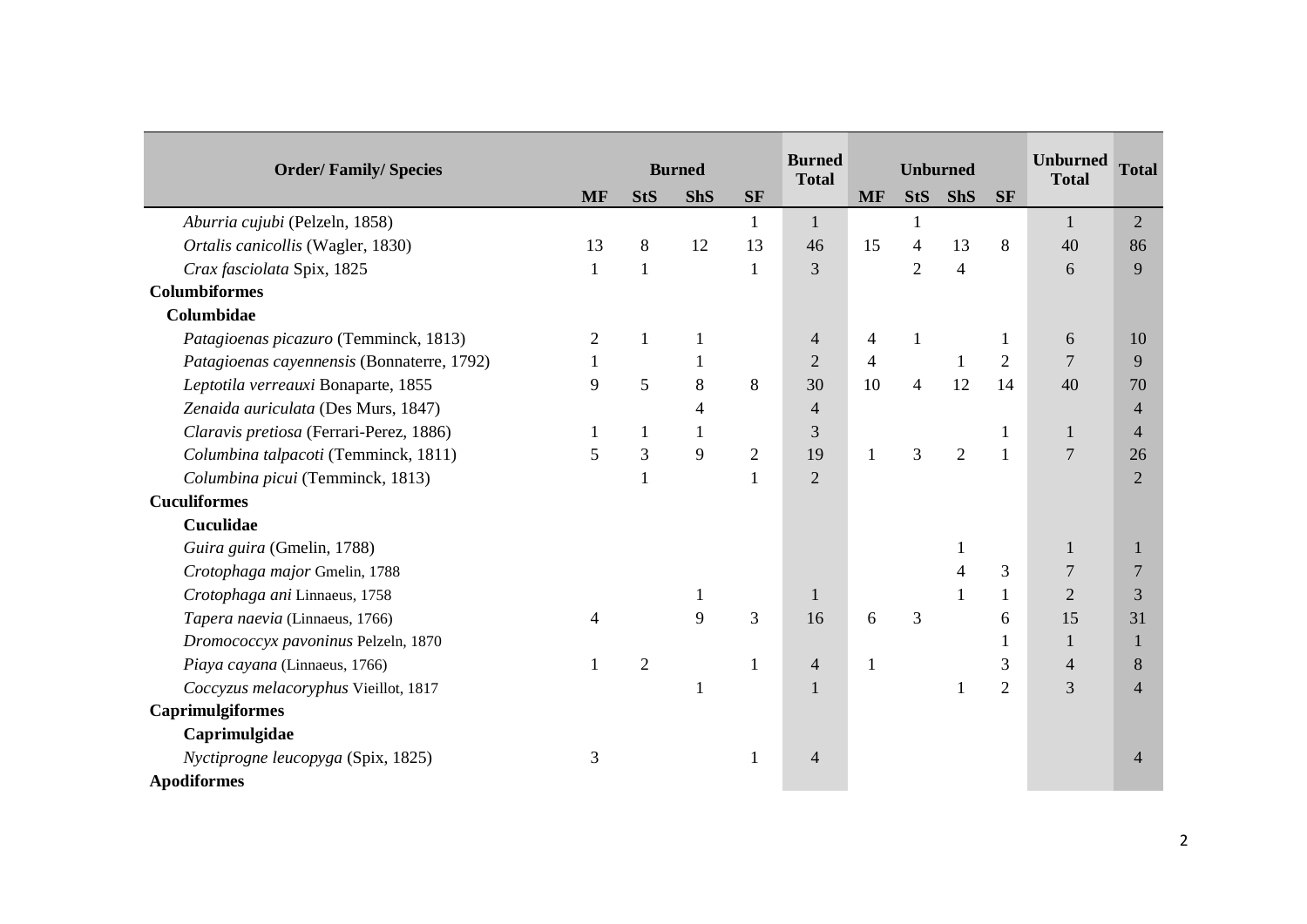|                                               |                |                |                |           | <b>Burned</b>  |                | <b>Unburned</b> |                 |                | <b>Unburned</b> | <b>Total</b>   |
|-----------------------------------------------|----------------|----------------|----------------|-----------|----------------|----------------|-----------------|-----------------|----------------|-----------------|----------------|
| <b>Order/Family/Species</b>                   |                |                | <b>Burned</b>  |           | <b>Total</b>   |                |                 |                 |                | <b>Total</b>    |                |
|                                               | <b>MF</b>      | <b>StS</b>     | <b>ShS</b>     | <b>SF</b> |                | <b>MF</b>      | <b>StS</b>      | <b>ShS</b>      | <b>SF</b>      |                 |                |
| Trochilidae                                   |                |                |                |           |                |                |                 |                 |                |                 |                |
| Phaethornis nattereri Berlepsch, 1887         | $\overline{2}$ | $\overline{2}$ |                | 10        | 14             |                | $\mathbf{1}$    | 3               | 4              | $\,8\,$         | 22             |
| Phaethornis pretrei (Lesson & Delattre, 1839) |                |                | $\mathbf{1}$   |           | $\mathbf{1}$   |                |                 |                 |                |                 | $\mathbf{1}$   |
| Chrysolampis mosquitus (Linnaeus, 1758)       |                |                |                |           |                |                | $\mathbf{1}$    |                 |                |                 | -1             |
| Heliomaster furcifer (Shaw, 1812)             |                | 1              | 1              | 1         | 3              |                |                 |                 |                |                 | $\overline{4}$ |
| Chlorostilbon lucidus (Shaw, 1812)            | 3              | $\mathbf{1}$   | $\overline{4}$ | 5         | 13             |                |                 |                 |                | $\overline{4}$  | 17             |
| Thalurania furcata (Gmelin, 1788)             |                | 1              |                |           | $\mathbf{1}$   |                |                 |                 |                |                 | $\mathbf{1}$   |
| Chionomesa fimbriata (Gmelin, 1788)           | 13             | $\tau$         | 6              | 9         | 35             |                | $\overline{4}$  | 5               | $\overline{2}$ | 11              | 46             |
| <b>Gruiformes</b>                             |                |                |                |           |                |                |                 |                 |                |                 |                |
| <b>Aramidae</b>                               |                |                |                |           |                |                |                 |                 |                |                 |                |
| Aramus guarauna (Linnaeus, 1766)              |                |                |                |           |                |                |                 | $\mathbf{1}$    |                | 2               | $\overline{2}$ |
| <b>Rallidae</b>                               |                |                |                |           |                |                |                 |                 |                |                 |                |
| Rufirallus viridis (Statius Muller, 1776)     |                |                |                |           | 4              |                |                 |                 |                |                 | $\overline{4}$ |
| Aramides cajaneus (Statius Muller, 1776)      |                |                |                | 1         | $\overline{2}$ | $\overline{2}$ | $\mathbf{1}$    | $7\phantom{.0}$ | 4              | 14              | 16             |
| <b>Charadriiformes</b>                        |                |                |                |           |                |                |                 |                 |                |                 |                |
| Charadriidae                                  |                |                |                |           |                |                |                 |                 |                |                 |                |
| Vanellus chilensis (Molina, 1782)             | 1              |                | $\mathbf{1}$   |           | $\overline{2}$ |                | $\overline{2}$  | $\overline{2}$  |                | $\overline{4}$  | 6              |
| Laridae                                       |                |                |                |           |                |                |                 |                 |                |                 |                |
| Rynchops niger Linnaeus, 1758                 |                |                |                |           |                | $\mathbf{1}$   |                 |                 |                | $\mathbf{1}$    | -1             |
| Phaetusa simplex (Gmelin, 1789)               |                |                | $\mathbf{1}$   |           | 1              | $\mathbf{1}$   |                 | $\overline{2}$  |                | 3               | $\overline{4}$ |
| <b>Eurypygiformes</b>                         |                |                |                |           |                |                |                 |                 |                |                 |                |
| Eurypygidae                                   |                |                |                |           |                |                |                 |                 |                |                 |                |
| Eurypyga helias (Pallas, 1781)                |                |                |                |           |                |                |                 |                 | 1              | $\mathbf{1}$    | -1             |
| <b>Suliformes</b>                             |                |                |                |           |                |                |                 |                 |                |                 |                |
| Phalacrocoracidae                             |                |                |                |           |                |                |                 |                 |                |                 |                |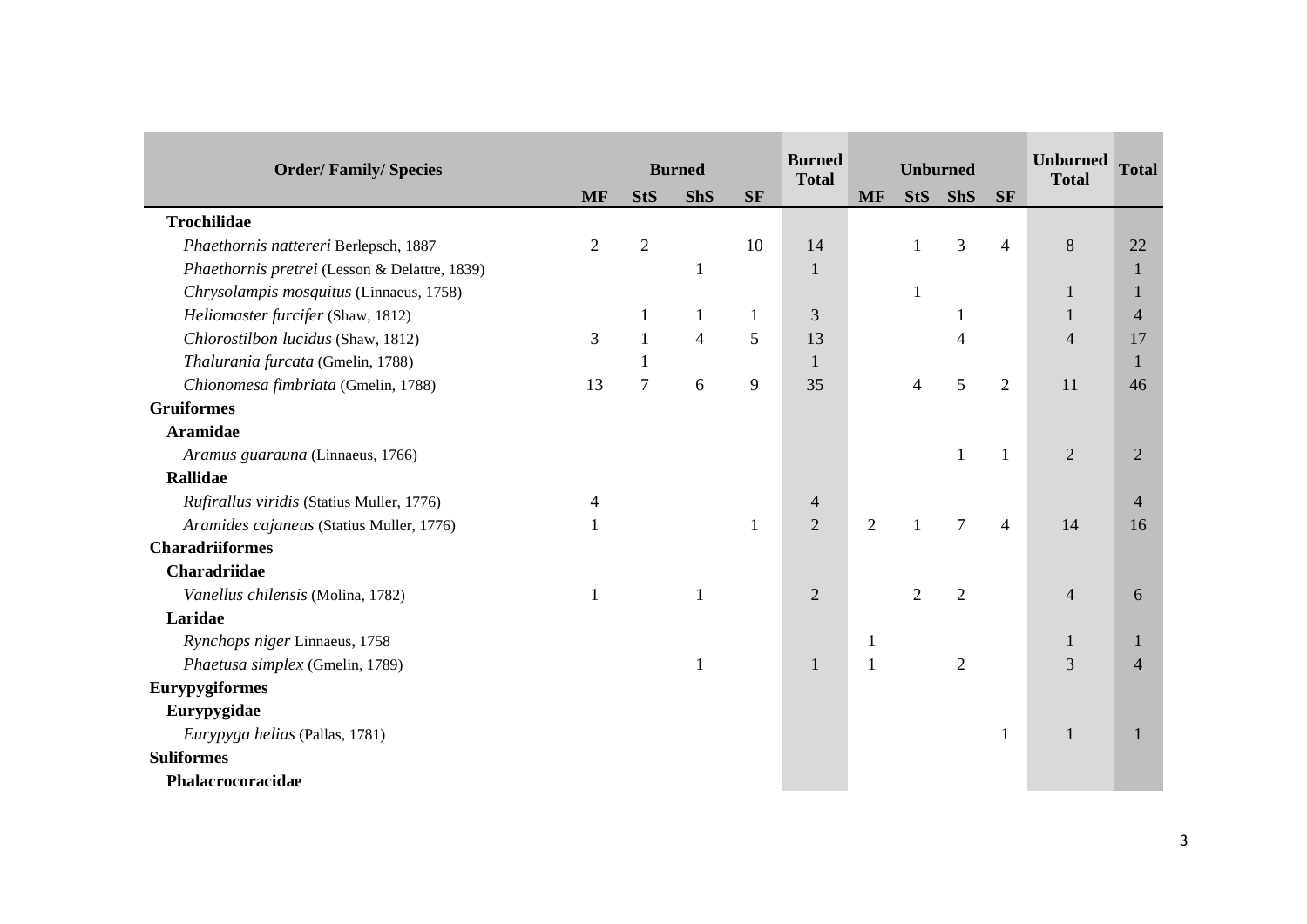|                                           |           |                | <b>Burned</b>  |                | <b>Burned</b>  |           | <b>Unburned</b> |                |                          | <b>Unburned</b> | <b>Total</b>   |
|-------------------------------------------|-----------|----------------|----------------|----------------|----------------|-----------|-----------------|----------------|--------------------------|-----------------|----------------|
| <b>Order/Family/Species</b>               |           |                |                |                | <b>Total</b>   |           |                 |                |                          | <b>Total</b>    |                |
|                                           | <b>MF</b> | <b>StS</b>     | <b>ShS</b>     | <b>SF</b>      |                | <b>MF</b> | <b>StS</b>      | <b>ShS</b>     | <b>SF</b>                |                 |                |
| Nannopterum brasilianum (Gmelin, 1789)    |           |                |                |                |                |           |                 |                | $\overline{\mathcal{A}}$ | $\overline{4}$  | $\overline{4}$ |
| <b>Pelecaniformes</b>                     |           |                |                |                |                |           |                 |                |                          |                 |                |
| <b>Ardeidae</b>                           |           |                |                |                |                |           |                 |                |                          |                 |                |
| Tigrisoma lineatum (Boddaert, 1783)       |           |                |                |                |                |           |                 |                | 1                        | $\overline{2}$  | $\overline{2}$ |
| Butorides striata (Linnaeus, 1758)        |           |                |                |                |                |           |                 | 3              |                          | 3               | 3              |
| Ardea alba Linnaeus, 1758                 |           |                | 1              |                | 1              |           |                 |                |                          |                 | $\bf{l}$       |
| Pilherodius pileatus (Boddaert, 1783)     |           |                |                |                |                |           |                 | 1              |                          | $\mathbf{1}$    |                |
| Egretta thula (Molina, 1782)              |           |                |                |                |                |           |                 |                |                          |                 |                |
| <b>Threskiornithidae</b>                  |           |                |                |                |                |           |                 |                |                          |                 |                |
| Mesembrinibis cayennensis (Gmelin, 1789)  |           |                |                |                |                |           |                 | 3              | $\overline{2}$           | 5               | 5              |
| Theristicus caerulescens (Vieillot, 1817) |           |                |                | $\overline{2}$ | $\overline{2}$ |           |                 | 1              |                          | 1               | 3              |
| Theristicus caudatus (Boddaert, 1783)     | 3         | $\overline{1}$ | 4              | $\mathbf{1}$   | 9              | 1         | $\overline{2}$  | $\overline{2}$ | 1                        | 6               | 15             |
| <b>Cathartiformes</b>                     |           |                |                |                |                |           |                 |                |                          |                 |                |
| <b>Cathartidae</b>                        |           |                |                |                |                |           |                 |                |                          |                 |                |
| Coragyps atratus (Bechstein, 1793)        |           |                |                |                |                |           |                 | 1              |                          | $\mathbf{1}$    | 1              |
| Cathartes burrovianus Cassin, 1845        |           |                | $\mathbf{1}$   |                |                |           |                 |                |                          |                 |                |
| <b>Accipitriformes</b>                    |           |                |                |                |                |           |                 |                |                          |                 |                |
| Accipitridae                              |           |                |                |                |                |           |                 |                |                          |                 |                |
| Busarellus nigricollis (Latham, 1790)     |           |                |                |                |                |           |                 | $\mathbf{1}$   |                          | $\mathbf{1}$    | $\mathbf{1}$   |
| Rostrhamus sociabilis (Vieillot, 1817)    |           |                |                |                |                |           |                 |                |                          |                 |                |
| Urubitinga urubitinga (Gmelin, 1788)      |           | 1              | 1              | 1              | 3              |           |                 |                |                          |                 | 3              |
| Rupornis magnirostris (Gmelin, 1788)      | 8         | 6              | $\overline{4}$ | $\overline{4}$ | 22             | 3         | $\overline{2}$  | $\overline{2}$ | 4                        | 11              | 33             |
| <b>Strigiformes</b>                       |           |                |                |                |                |           |                 |                |                          |                 |                |
| <b>Strigidae</b>                          |           |                |                |                |                |           |                 |                |                          |                 |                |
| Glaucidium brasilianum (Gmelin, 1788)     |           |                |                | 3              | 3              |           |                 |                |                          |                 | 3              |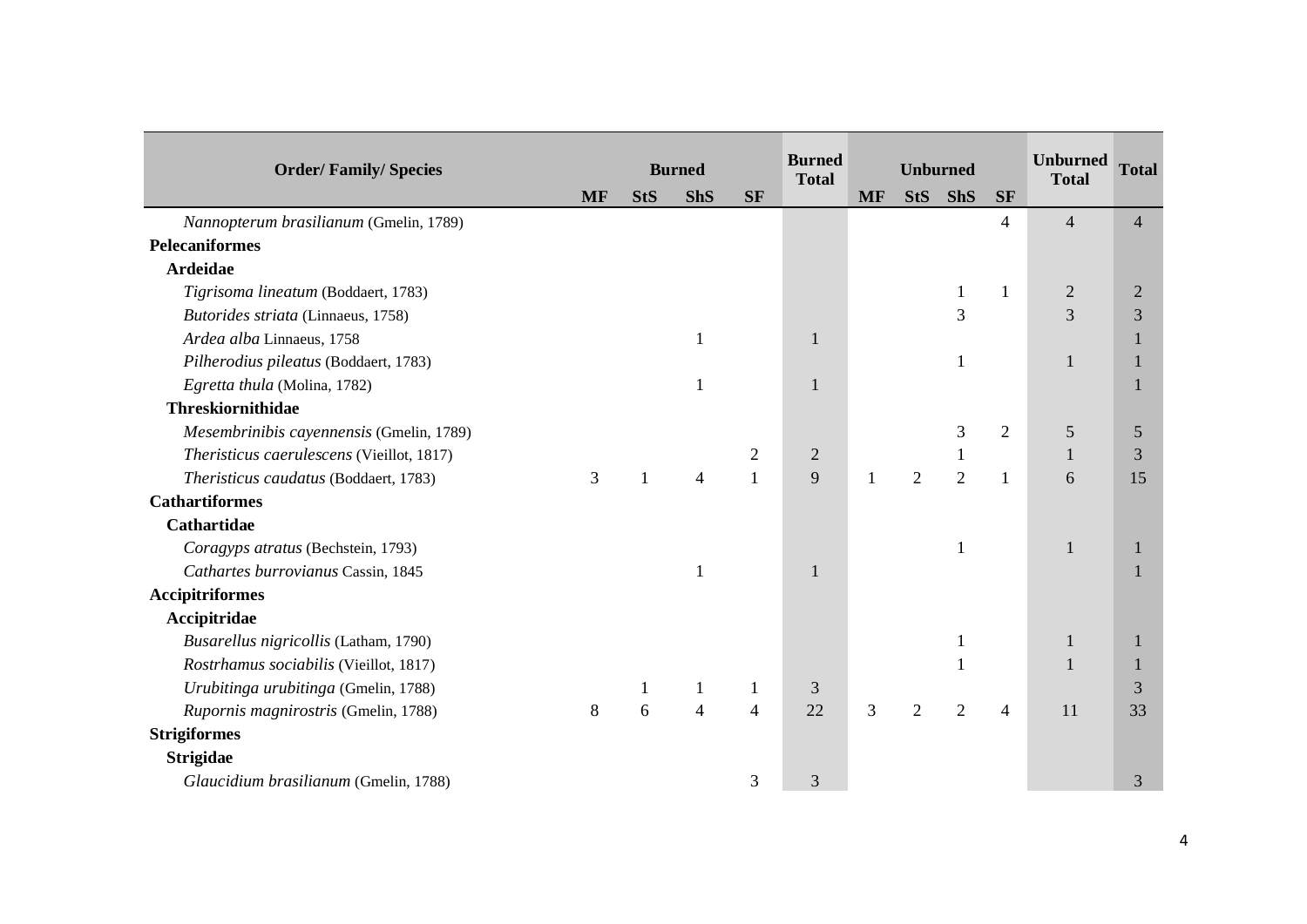|                                         |           |                |               |           | <b>Burned</b>  |                |                 |              |           | <b>Unburned</b> |                |
|-----------------------------------------|-----------|----------------|---------------|-----------|----------------|----------------|-----------------|--------------|-----------|-----------------|----------------|
| <b>Order/Family/Species</b>             |           |                | <b>Burned</b> |           | <b>Total</b>   |                | <b>Unburned</b> |              |           | <b>Total</b>    | <b>Total</b>   |
|                                         | <b>MF</b> | <b>StS</b>     | <b>ShS</b>    | <b>SF</b> |                | <b>MF</b>      | <b>StS</b>      | <b>ShS</b>   | <b>SF</b> |                 |                |
| <b>Trogoniformes</b>                    |           |                |               |           |                |                |                 |              |           |                 |                |
| Trogonidae                              |           |                |               |           |                |                |                 |              |           |                 |                |
| Trogon curucui Linnaeus, 1766           |           |                |               |           |                |                |                 |              | 5         | 5               | 5              |
| <b>Coraciiformes</b>                    |           |                |               |           |                |                |                 |              |           |                 |                |
| <b>Momotidae</b>                        |           |                |               |           |                |                |                 |              |           |                 |                |
| Momotus momota (Linnaeus, 1766)         |           |                |               |           |                | $\mathbf{1}$   |                 |              |           | 1               | 1              |
| <b>Alcedinidae</b>                      |           |                |               |           |                |                |                 |              |           |                 |                |
| Megaceryle torquata (Linnaeus, 1766)    |           |                |               |           |                | $\mathbf{1}$   |                 | $\mathbf{1}$ | 10        | 12              | 12             |
| Chloroceryle amazona (Latham, 1790)     |           |                |               |           |                |                |                 |              | 1         | 1               |                |
| Chloroceryle aenea (Pallas, 1764)       |           |                |               |           |                |                |                 |              | 3         | $\overline{4}$  | $\overline{4}$ |
| <b>Galbuliformes</b>                    |           |                |               |           |                |                |                 |              |           |                 |                |
| <b>Galbulidae</b>                       |           |                |               |           |                |                |                 |              |           |                 |                |
| Galbula ruficauda Cuvier, 1816          | 9         | $\overline{2}$ | $\mathbf{1}$  | 5         | 17             | $\tau$         | $\mathbf{1}$    | 6            | 6         | 20              | 37             |
| <b>Bucconidae</b>                       |           |                |               |           |                |                |                 |              |           |                 |                |
| Monasa nigrifrons (Spix, 1824)          |           |                | $\mathbf{1}$  | 6         | $\overline{7}$ | $\overline{c}$ |                 |              | 8         | 10              | 17             |
| <b>Piciformes</b>                       |           |                |               |           |                |                |                 |              |           |                 |                |
| Ramphastidae                            |           |                |               |           |                |                |                 |              |           |                 |                |
| Ramphastos toco Statius Muller, 1776    |           | 3              |               |           | $\overline{4}$ |                |                 | 1            |           | 1               | 5              |
| <b>Picidae</b>                          |           |                |               |           |                |                |                 |              |           |                 |                |
| Picumnus albosquamatus d'Orbigny, 1840  |           |                |               |           |                |                |                 |              |           |                 |                |
| Veniliornis passerinus (Linnaeus, 1766) |           |                |               |           |                |                |                 |              |           |                 |                |
| Campephilus melanoleucos (Gmelin, 1788) |           |                |               |           |                |                |                 |              |           |                 |                |
| Dryocopus lineatus (Linnaeus, 1766)     |           |                |               |           |                |                |                 |              |           |                 |                |
| Celeus lugubris (Malherbe, 1851)        |           |                |               |           |                |                |                 |              |           |                 |                |
| Piculus chrysochloros (Vieillot, 1818)  |           |                |               |           |                |                |                 |              |           |                 |                |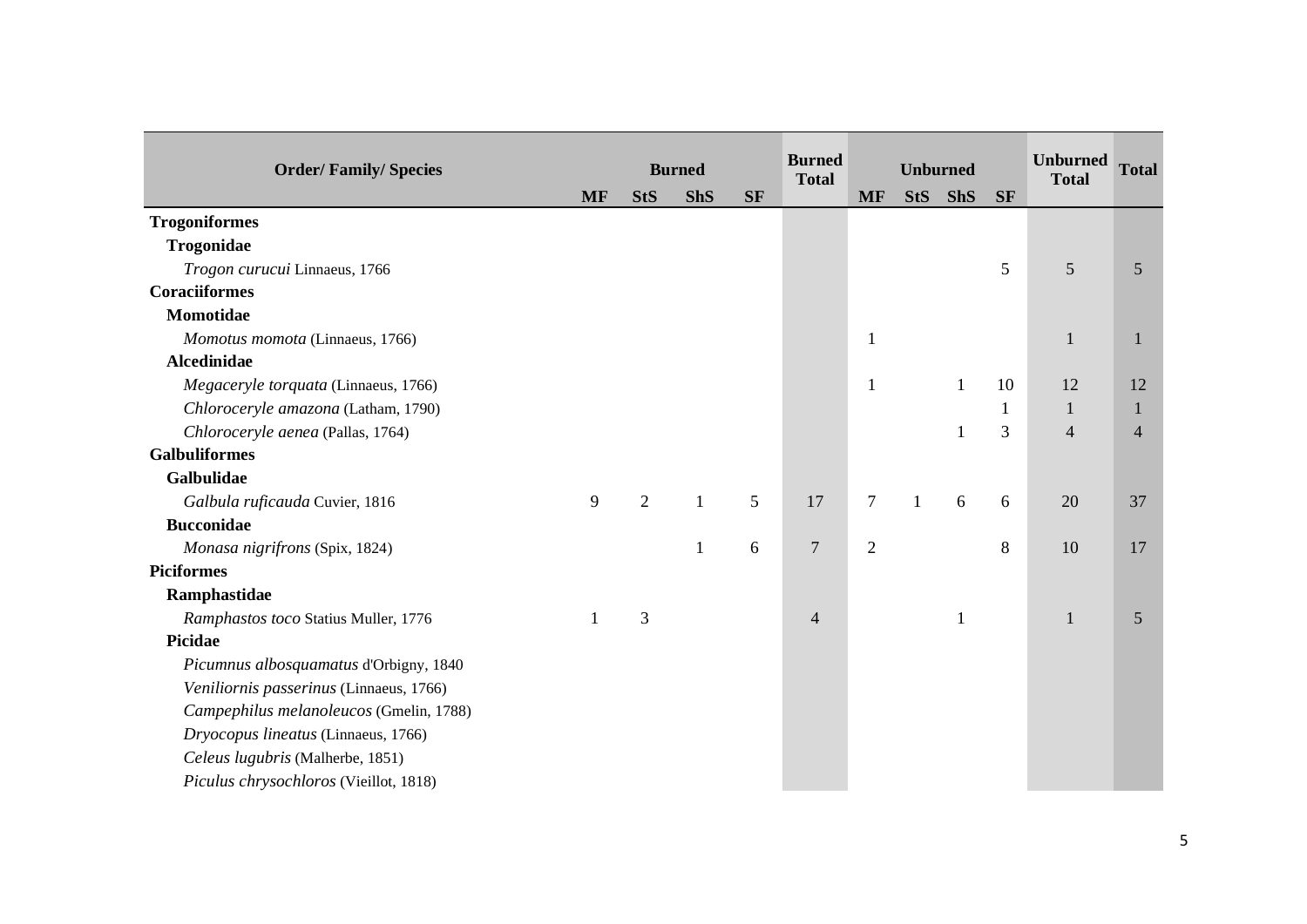|                                                  |                |                |                |                | <b>Burned</b>  |                |                 |                |           | <b>Unburned</b> |                |
|--------------------------------------------------|----------------|----------------|----------------|----------------|----------------|----------------|-----------------|----------------|-----------|-----------------|----------------|
| <b>Order/Family/Species</b>                      |                |                | <b>Burned</b>  |                | <b>Total</b>   |                | <b>Unburned</b> |                |           | <b>Total</b>    | <b>Total</b>   |
|                                                  | <b>MF</b>      | <b>StS</b>     | <b>ShS</b>     | <b>SF</b>      |                | <b>MF</b>      | <b>StS</b>      | <b>ShS</b>     | <b>SF</b> |                 |                |
| <b>Falconiformes</b>                             |                |                |                |                |                |                |                 |                |           |                 |                |
| Falconidae                                       |                |                |                |                |                |                |                 |                |           |                 |                |
| Herpetotheres cachinnans (Linnaeus, 1758)        | 3              |                | 1              | $\mathbf{1}$   | 5              | $\mathbf{1}$   |                 |                |           | $\sqrt{2}$      | $\overline{7}$ |
| Micrastur semitorquatus (Vieillot, 1817)         |                |                |                |                |                |                |                 |                |           |                 |                |
| Caracara plancus (Miller, 1777)                  |                |                | $\overline{2}$ | 3              | 5              |                |                 | 1              |           |                 | 14             |
| <b>Psittaciformes</b>                            |                |                |                |                |                |                |                 |                |           |                 |                |
| Psittacidae                                      |                |                |                |                |                |                |                 |                |           |                 |                |
| Myiopsitta monachus (Boddaert, 1783)             |                |                |                |                |                |                |                 |                |           |                 |                |
| Brotogeris chiriri (Vieillot, 1818)              | 10             | 6              | 13             | 6              | 35             | 1              | 3               | 12             | 8         | 24              | 59             |
| Amazona aestiva (Linnaeus, 1758)                 | 3              | $\overline{2}$ | 3              | $\overline{2}$ | 10             | $\overline{c}$ |                 | $\mathbf{1}$   | 3         | 6               | 16             |
| Amazona amazonica (Linnaeus, 1766)               | 4              | $\mathbf{1}$   | 5              | 3              | 13             | $\mathbf{1}$   | $\overline{2}$  | 9              | 10        | 22              | 35             |
| Anodorhynchus hyacinthinus (Latham, 1790)        |                |                | $\mathbf{1}$   |                | $\overline{2}$ |                |                 |                |           |                 | $\overline{2}$ |
| Eupsittula aurea (Gmelin, 1788)                  |                |                |                |                |                |                |                 | $\mathfrak{2}$ |           | $\overline{2}$  | $\overline{2}$ |
| Primolius auricollis (Cassin, 1853)              | 1              | $\mathbf{1}$   |                |                | $\overline{2}$ | 1              | $\mathbf{1}$    | 3              |           | 5               | $\overline{7}$ |
| Ara ararauna (Linnaeus, 1758)                    |                |                |                |                | 1              |                |                 |                |           |                 | 1              |
| Diopsittaca nobilis (Linnaeus, 1758)             |                | 1              | $\mathbf{1}$   | $\overline{2}$ | 4              | $\mathbf{1}$   |                 | $\overline{4}$ |           | $\sqrt{5}$      | 9              |
| Psittacara leucophthalmus (Statius Muller, 1776) | $\overline{2}$ |                |                |                | $\overline{2}$ |                |                 | 1              |           |                 | $\overline{3}$ |
| <b>Passeriformes</b>                             |                |                |                |                |                |                |                 |                |           |                 |                |
| Thamnophilidae                                   |                |                |                |                |                |                |                 |                |           |                 |                |
| Formicivora rufa (Wied, 1831)                    |                |                | $\overline{2}$ |                | 3              |                | $\overline{2}$  |                |           | $\overline{2}$  | 5              |
| Dysithamnus mentalis (Temminck, 1823)            | 2              |                |                |                | $\overline{2}$ | $\mathbf{1}$   |                 |                |           | $\mathbf{2}$    | $\overline{4}$ |
| Herpsilochmus longirostris Pelzeln, 1868         |                |                |                |                | $\mathbf{1}$   | 6              |                 |                | 3         | 9               | 10             |
| Thamnophilus doliatus (Linnaeus, 1764)           | 11             | 9              | $\overline{7}$ | 6              | 33             | 5              | 3               | 13             |           | 21              | 54             |
| Thamnophilus pelzelni Hellmayr, 1924             |                |                |                |                | 1              |                |                 |                |           |                 | 1              |
| Thamnophilus amazonicus Sclater, 1858            |                |                |                |                |                |                |                 |                |           | $\mathbf{1}$    |                |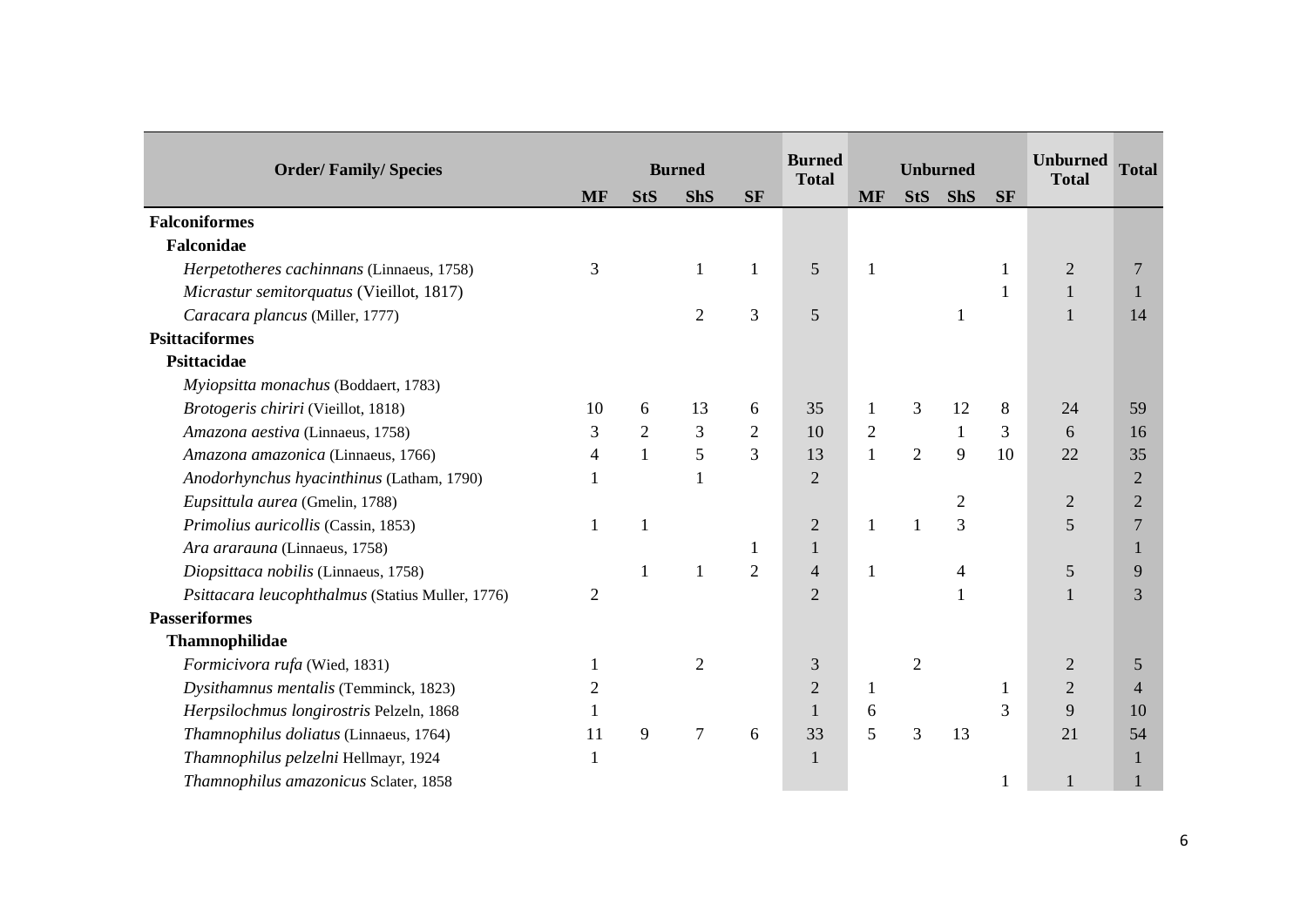|                                                      |           |            |                |                | <b>Burned</b>  |                |                 |                |                | <b>Unburned</b> |                |
|------------------------------------------------------|-----------|------------|----------------|----------------|----------------|----------------|-----------------|----------------|----------------|-----------------|----------------|
| <b>Order/Family/Species</b>                          |           |            | <b>Burned</b>  |                | <b>Total</b>   |                | <b>Unburned</b> |                |                | <b>Total</b>    | <b>Total</b>   |
|                                                      | <b>MF</b> | <b>StS</b> | <b>ShS</b>     | <b>SF</b>      |                | <b>MF</b>      | <b>StS</b>      | <b>ShS</b>     | <b>SF</b>      |                 |                |
| Taraba major (Vieillot, 1816)                        | 11        | 5          | 10             | 7              | 33             | 6              |                 | $\tau$         | 1              | 14              | 47             |
| Hypocnemoides maculicauda (Pelzeln, 1868)            |           |            |                |                |                | 14             |                 |                | 8              | 23              | 23             |
| Cercomacra melanaria (Ménétries, 1835)               | 17        | 12         | 20             | 11             | 60             | 13             | $\overline{7}$  | 19             | 7              | 46              | 106            |
| Dendrocolaptidae                                     |           |            |                |                |                |                |                 |                |                |                 |                |
| Sittasomus griseicapillus (Vieillot, 1818)           | 5         |            |                |                | 5              | 3              |                 |                |                | $\overline{4}$  | 9              |
| Dendrocolaptes platyrostris Spix, 1825               |           |            |                | 1              | $\overline{2}$ |                |                 |                |                |                 | $\overline{2}$ |
| Xiphorhynchus guttatoides (Lafresnaye, 1850)         |           |            |                |                |                |                |                 |                | 5              | 5               | 5              |
| Dendroplex picus (Gmelin, 1788)                      | 7         | 4          |                | 6              | 17             | $\overline{4}$ |                 | 4              | 4              | 12              | 29             |
| Campylorhamphus trochilirostris (Lichtenstein, 1820) | 1         |            |                | $\overline{2}$ | 3              |                |                 | $\mathbf{1}$   | $\overline{2}$ | 3               | 6              |
| Lepidocolaptes angustirostris (Vieillot, 1818)       |           |            |                |                |                |                | 3               |                |                | $\overline{4}$  | 5              |
| <b>Furnariidae</b>                                   |           |            |                |                |                |                |                 |                |                |                 |                |
| Furnarius leucopus Swainson, 1838                    | 9         | 4          | $\overline{7}$ | 8              | 28             | 15             | 6               | 14             | 13             | 48              | 76             |
| Furnarius rufus (Gmelin, 1788)                       |           |            |                |                |                | $\mathbf{1}$   |                 | 5              |                | 6               | 6              |
| Phacellodomus rufifrons (Wied, 1821)                 |           |            |                |                | 1              | $\mathbf{1}$   | 6               | $\overline{4}$ | 1              | 12              | 13             |
| Phacellodomus ruber (Vieillot, 1817)                 |           |            |                |                |                |                |                 |                |                |                 | $\overline{2}$ |
| Cranioleuca vulpina (Pelzeln, 1856)                  |           |            |                | 1              |                | 15             |                 |                | 13             | 28              | 29             |
| Pseudoseisura unirufa (d'Orbigny & Lafresnaye, 1838) |           |            |                |                |                | $\mathbf{1}$   | 3               | $\overline{4}$ | 1              | 9               | 9              |
| Certhiaxis cinnamomeus (Gmelin, 1788)                |           |            |                | 1              | 1              |                |                 | $\overline{2}$ |                | $\overline{2}$  | 3              |
| Synallaxis albilora Pelzeln, 1856                    | 17        | 8          | 9              | 17             | 51             | 17             | 8               | 18             | 12             | 55              | 106            |
| Synallaxis hypospodia Sclater, 1874                  | 2         |            | 4              | 1              | $\overline{7}$ |                |                 |                |                |                 | $\overline{7}$ |
| Synallaxis frontalis Pelzeln, 1859                   | 4         |            | 3              |                | 7              |                |                 | 1              |                | $\overline{2}$  | 9              |
| Pipridae                                             |           |            |                |                |                |                |                 |                |                |                 |                |
| Neopelma pallescens (Lafresnaye, 1853)               |           |            |                |                |                |                | $\mathbf{1}$    |                |                | $\overline{2}$  | 3              |
| Antilophia galeata (Lichtenstein, 1823)              |           |            |                |                |                |                |                 | 1              |                | $\mathbf{2}$    | $\overline{2}$ |
| Pipra fasciicauda Hellmayr, 1906                     |           |            |                |                |                |                |                 |                |                |                 |                |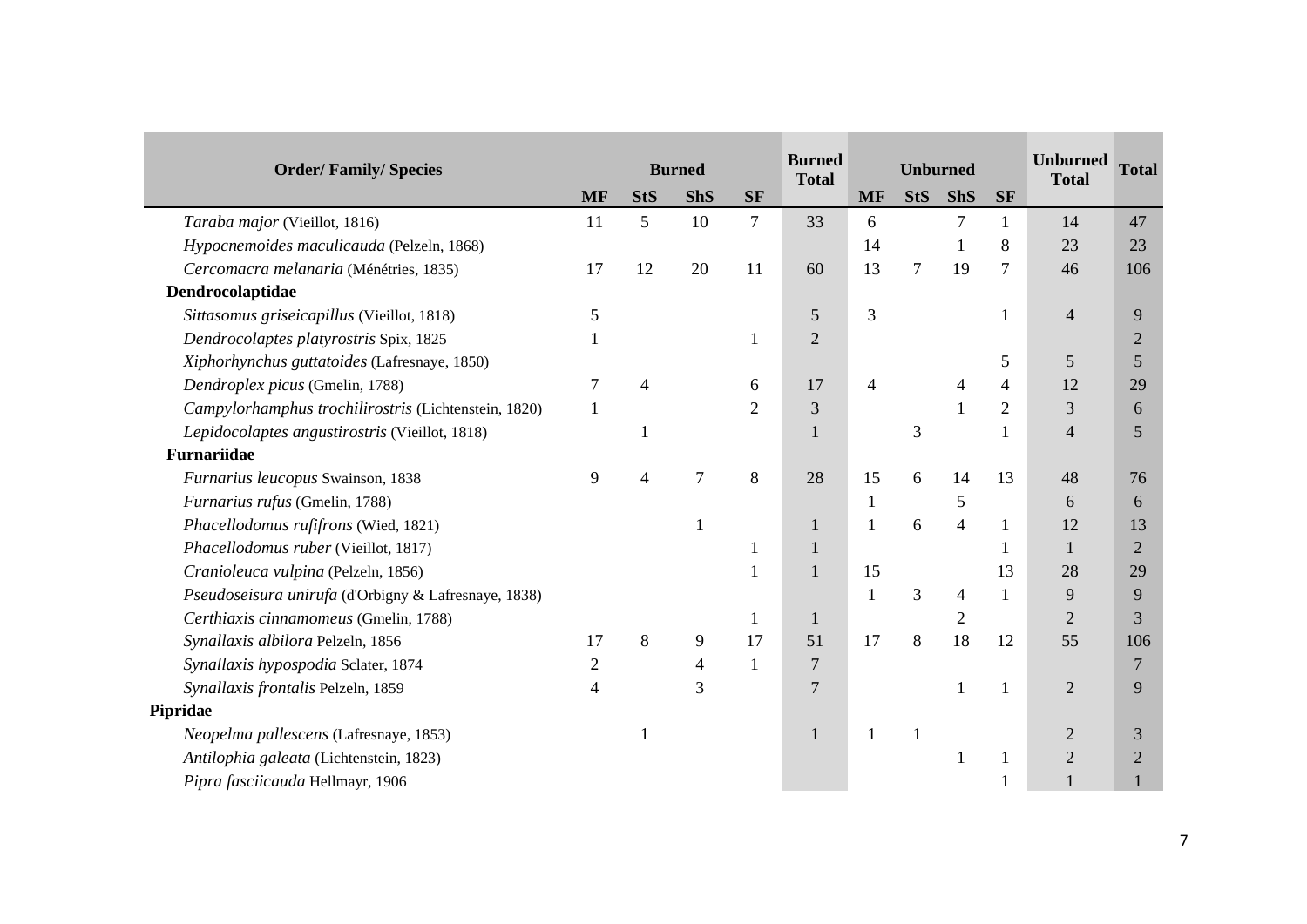| <b>Order/Family/Species</b>                             |                |                          | <b>Burned</b>  |                | <b>Burned</b>  |                | <b>Unburned</b> |                |                | <b>Unburned</b> | <b>Total</b>   |
|---------------------------------------------------------|----------------|--------------------------|----------------|----------------|----------------|----------------|-----------------|----------------|----------------|-----------------|----------------|
|                                                         | <b>MF</b>      | <b>StS</b>               | <b>ShS</b>     | <b>SF</b>      | <b>Total</b>   | <b>MF</b>      | <b>StS</b>      | <b>ShS</b>     | <b>SF</b>      | <b>Total</b>    |                |
| <b>Tityridae</b>                                        |                |                          |                |                |                |                |                 |                |                |                 |                |
| Pachyramphus viridis (Vieillot, 1816)                   |                |                          |                |                |                |                |                 |                |                |                 | -1             |
| Pachyramphus polychopterus (Vieillot, 1818)             |                |                          |                |                |                | 1              | $\overline{2}$  |                |                | 5               | 6              |
| Rhynchocyclidae                                         |                |                          |                |                |                |                |                 |                |                |                 |                |
| Leptopogon amaurocephalus Tschudi, 1846                 |                |                          |                |                |                |                |                 |                | $\overline{2}$ | 3               | 3              |
| Tolmomyias sulphurescens (Spix, 1825)                   |                |                          |                |                | ı              |                |                 |                |                |                 | 1              |
| Todirostrum cinereum (Linnaeus, 1766)                   | 9              |                          | 6              | 1              | 16             | 1              | 1               |                |                | 3               | 19             |
| Poecilotriccus latirostris (Pelzeln, 1868)              |                | $\overline{4}$           | $\overline{3}$ | 4              | 18             | $\overline{7}$ | 5               | 9              | $\overline{2}$ | 23              | 41             |
| Hemitriccus striaticollis (Lafresnaye, 1853)            |                | 5                        |                | $\overline{7}$ | 13             | 9              |                 |                | 4              | 13              | 26             |
| Hemitriccus margaritaceiventer (d'Orbigny & Lafresnaye, |                |                          |                |                |                |                |                 |                |                |                 |                |
| 1837)                                                   |                | $\overline{2}$           | 8              |                | 10             |                | 3               | $\overline{2}$ |                | 5               | 15             |
| Tyrannidae                                              |                |                          |                |                |                |                |                 |                |                |                 |                |
| Inezia inornata (Salvadori, 1897)                       | $\overline{2}$ |                          | 1              | 1              | 4              |                |                 |                |                |                 | $\overline{4}$ |
| Euscarthmus meloryphus Wied, 1831                       | 3              |                          |                | 3              | 6              |                |                 |                |                |                 | 7              |
| Camptostoma obsoletum (Temminck, 1824)                  | 9              | 5                        | 9              | $\overline{4}$ | 27             |                | 5               | 6              |                | 12              | 39             |
| Elaenia flavogaster (Thunberg, 1822)                    |                |                          | $\mathbf{1}$   |                | 1              |                |                 |                |                |                 | $\overline{2}$ |
| Elaenia parvirostris Pelzeln, 1868                      |                |                          |                |                |                |                |                 |                |                |                 |                |
| Elaenia chiriquensis Lawrence, 1865                     |                |                          |                |                |                |                | $\mathbf{1}$    |                |                |                 |                |
| Myiopagis gaimardii (d'Orbigny, 1839)                   |                |                          |                | $\overline{2}$ | 3              | $\overline{2}$ |                 | $\overline{2}$ |                |                 | 7              |
| Myiopagis viridicata (Vieillot, 1817)                   |                |                          |                |                |                |                | 1               |                |                |                 | $\overline{2}$ |
| Phaeomyias murina (Spix, 1825)                          |                | $\mathbf{1}$             |                |                | 3              |                | 6               | $\overline{2}$ |                | 8               | 11             |
| Attila bolivianus Lafresnaye, 1848                      |                |                          |                |                |                |                |                 |                |                |                 | $\mathbf{1}$   |
| Legatus leucophaius (Vieillot, 1818)                    |                |                          |                |                |                |                | $\overline{2}$  | 1              |                | 3               | 3              |
| Myiarchus ferox (Gmelin, 1789)                          | 11             | $\overline{\mathcal{A}}$ | $\tau$         | 10             | 32             | 4              | 8               | 5              | 3              | 20              | 52             |
| Myiarchus tyrannulus (Statius Muller, 1776)             |                | 2                        |                | 5              | $\overline{7}$ |                |                 |                |                |                 | 8              |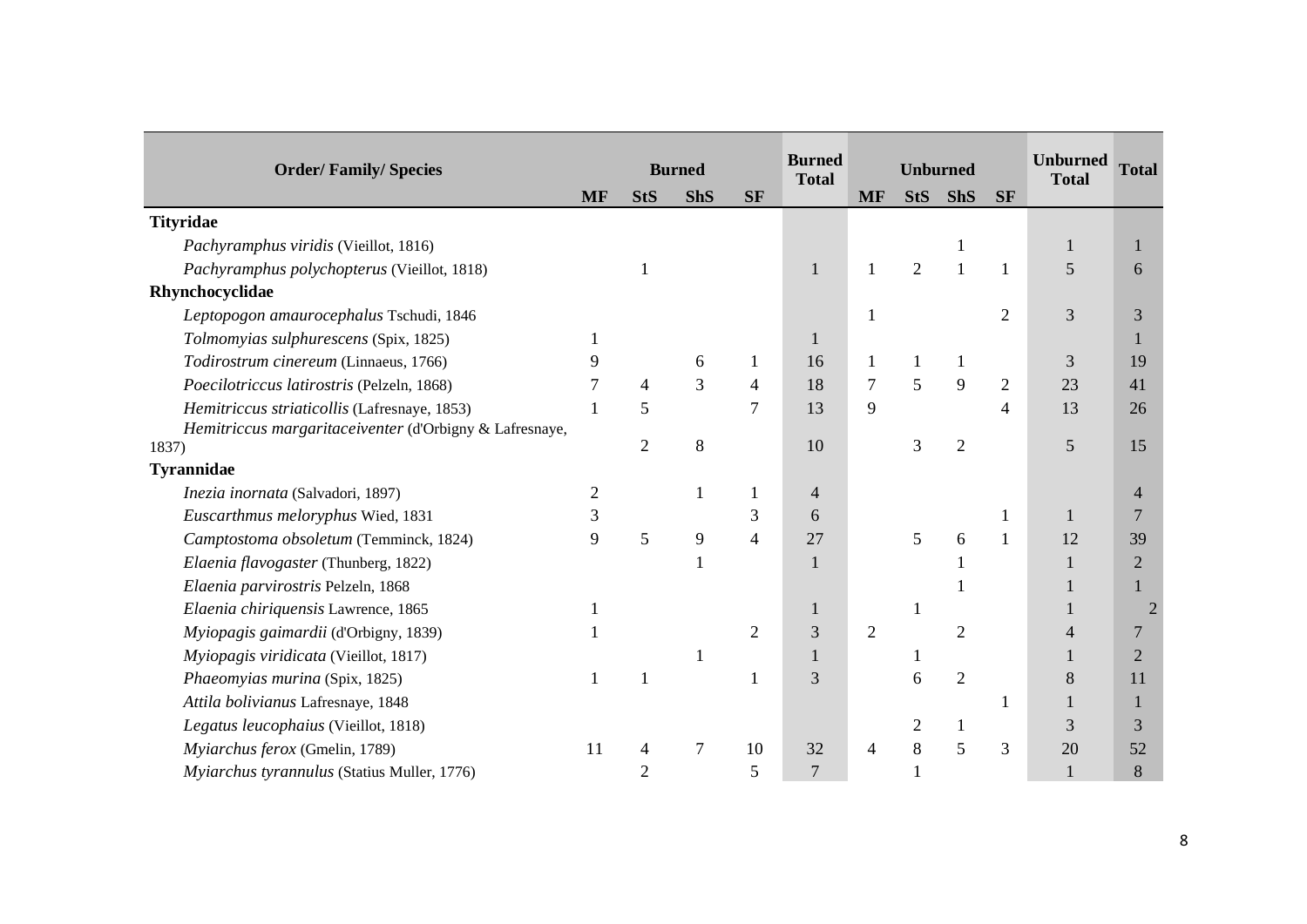| <b>Order/Family/Species</b>                   |                |                | <b>Burned</b>  |                | <b>Burned</b>  |                | <b>Unburned</b> |                 |                | <b>Unburned</b> | <b>Total</b>   |
|-----------------------------------------------|----------------|----------------|----------------|----------------|----------------|----------------|-----------------|-----------------|----------------|-----------------|----------------|
|                                               | <b>MF</b>      | <b>StS</b>     | <b>ShS</b>     | <b>SF</b>      | <b>Total</b>   | <b>MF</b>      | <b>StS</b>      | <b>ShS</b>      | <b>SF</b>      | <b>Total</b>    |                |
| Casiornis rufus (Vieillot, 1816)              |                | $\overline{3}$ |                | 2              | 6              |                |                 | 1               | $\overline{2}$ | 3               | 9              |
| Pitangus sulphuratus (Linnaeus, 1766)         | 4              |                | 6              | 10             | 20             | $\overline{2}$ | $\overline{4}$  | 11              | $\overline{2}$ | 19              | 39             |
| Philohydor lictor (Lichtenstein, 1823)        |                |                |                |                |                |                |                 | 1               |                | 1               | $\mathbf{1}$   |
| Myiodynastes maculatus (Statius Muller, 1776) |                |                |                |                |                |                |                 |                 | $\overline{2}$ | $\overline{2}$  | $\overline{2}$ |
| Megarynchus pitangua (Linnaeus, 1766)         |                |                |                | $\overline{2}$ | $\overline{2}$ |                |                 |                 | 1              | 8               | 10             |
| Myiozetetes cayanensis (Linnaeus, 1766)       | 1              |                | 3              | $\overline{2}$ | 6              |                | $\overline{2}$  | $8\,$           | 1              | 11              | 17             |
| Tyrannus melancholicus Vieillot, 1819         |                | $\overline{2}$ |                |                | $\overline{2}$ |                |                 |                 |                |                 | $\overline{2}$ |
| Tyrannus savana Daudin, 1802                  |                |                |                |                |                | 1              |                 |                 |                | 1               | 1              |
| Empidonomus varius (Vieillot, 1818)           |                |                |                |                |                |                |                 |                 |                | $\mathbf{1}$    | -1             |
| Sublegatus modestus (Wied, 1831)              |                | $\mathbf{1}$   |                |                | 1              |                |                 |                 |                |                 |                |
| Pyrocephalus rubinus (Boddaert, 1783)         |                |                | 1              | $\mathbf{1}$   | $\overline{2}$ |                |                 |                 |                |                 | $\overline{2}$ |
| Myiophobus fasciatus (Statius Muller, 1776)   | 7              |                | $\overline{4}$ | 3              | 14             |                |                 |                 |                |                 | 14             |
| Cnemotriccus fuscatus (Wied, 1831)            | 11             | 3              | 5              | 15             | 34             | 9              | 3               | $5\overline{)}$ | 5              | 22              | 56             |
| Lathrotriccus euleri (Cabanis, 1868)          |                |                |                |                | $\mathbf{1}$   |                |                 |                 |                |                 | 1              |
| <b>Vireonidae</b>                             |                |                |                |                |                |                |                 |                 |                |                 |                |
| Cyclarhis gujanensis (Gmelin, 1789)           | $\overline{2}$ |                |                |                | $\overline{2}$ |                |                 |                 |                |                 | $\overline{2}$ |
| Hylophilus pectoralis Sclater, 1866           |                |                |                |                |                | 3              | 5               | 6               | $\overline{2}$ | 16              | 16             |
| Vireo chivi (Vieillot, 1817)                  |                |                |                |                |                | 6              | $\mathbf{1}$    |                 | $\overline{2}$ | 9               | 9              |
| Corvidae                                      |                |                |                |                |                |                |                 |                 |                |                 |                |
| Cyanocorax cyanomelas (Vieillot, 1818)        | $\overline{2}$ | $\overline{2}$ | $\mathbf{1}$   | $\mathbf{1}$   | 6              | $\overline{4}$ | $\overline{4}$  | 13              | 3              | 24              | 30             |
| Hirundinidae                                  |                |                |                |                |                |                |                 |                 |                |                 |                |
| Stelgidopteryx ruficollis (Vieillot, 1817)    |                |                |                |                |                |                |                 | $\overline{2}$  |                | $\overline{2}$  | $\overline{2}$ |
| Progne tapera (Linnaeus, 1766)                |                |                | 1              |                | 1              |                |                 |                 |                |                 |                |
| Tachycineta albiventer (Boddaert, 1783)       |                |                |                |                |                |                |                 |                 | 1              | $\mathbf{1}$    | -1             |
| Troglodytidae                                 |                |                |                |                |                |                |                 |                 |                |                 |                |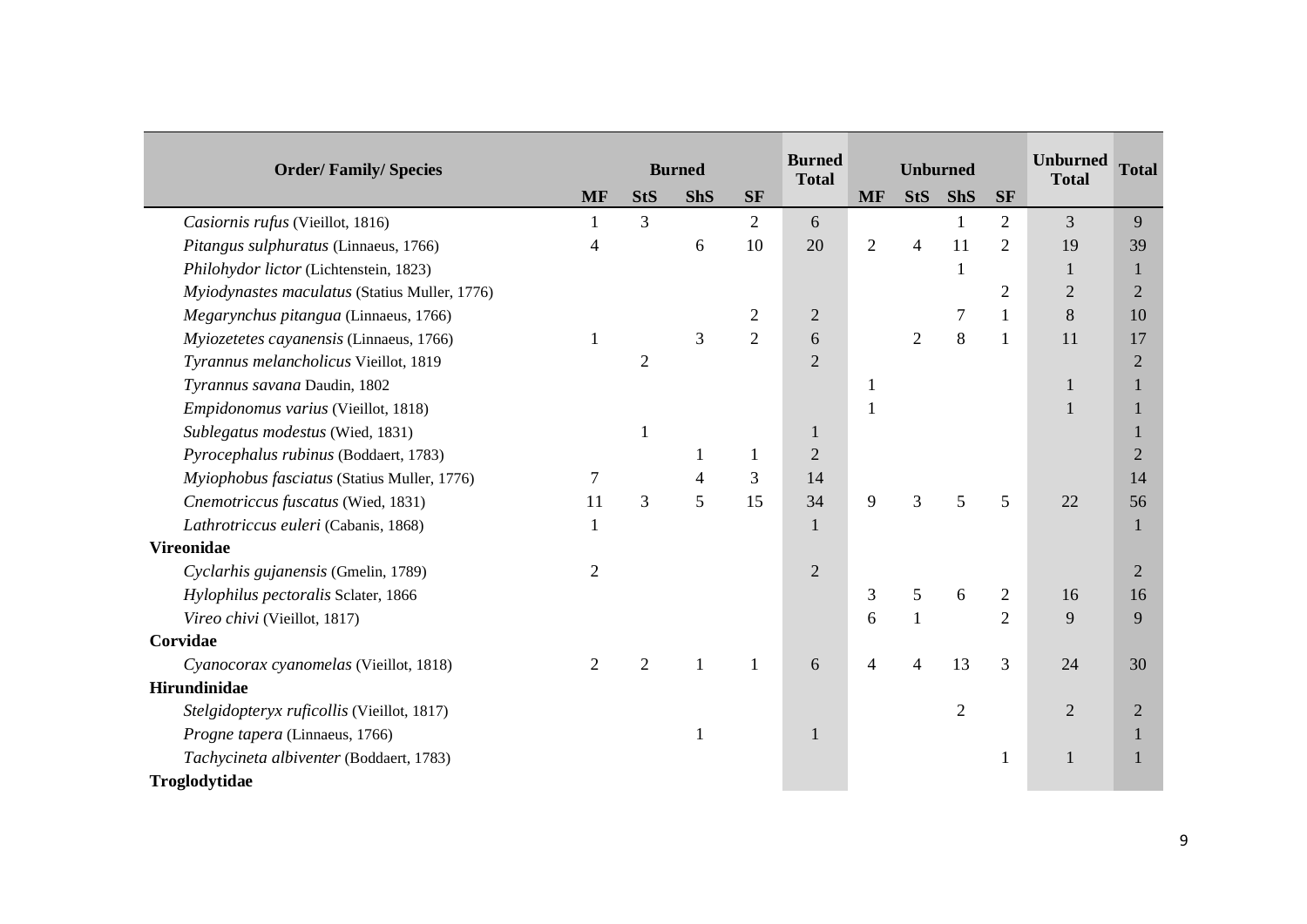|                                           |                |                |                |                | <b>Burned</b>  |                |                 |                |                | <b>Unburned</b> |                |
|-------------------------------------------|----------------|----------------|----------------|----------------|----------------|----------------|-----------------|----------------|----------------|-----------------|----------------|
| <b>Order/Family/Species</b>               |                |                | <b>Burned</b>  |                | <b>Total</b>   |                | <b>Unburned</b> |                |                | <b>Total</b>    | <b>Total</b>   |
|                                           | <b>MF</b>      | <b>StS</b>     | <b>ShS</b>     | <b>SF</b>      |                | <b>MF</b>      | <b>StS</b>      | <b>ShS</b>     | <b>SF</b>      |                 |                |
| Troglodytes musculus Naumann, 1823        |                |                |                | $\mathbf{1}$   | 1              |                |                 |                |                |                 | $\mathbf{1}$   |
| Campylorhynchus turdinus (Wied, 1831)     |                |                |                |                |                |                |                 | 13             | 10             | 23              | 23             |
| Pheugopedius genibarbis (Swainson, 1838)  |                |                |                |                |                | 12             | $\overline{2}$  | $\tau$         | 12             | 33              | 33             |
| Cantorchilus leucotis (Lafresnaye, 1845)  | 7              | 3              | 8              | 10             | 28             | 11             | 9               | 15             | 8              | 43              | 71             |
| Polioptilidae                             |                |                |                |                |                |                |                 |                |                |                 |                |
| Polioptila dumicola (Vieillot, 1817)      | 11             | 5              | 9              | 4              | 29             | 5              | $\overline{7}$  | 8              | 3              | 23              | 52             |
| Donacobiidae                              |                |                |                |                |                |                |                 |                |                |                 |                |
| Donacobius atricapilla (Linnaeus, 1766)   |                |                | 3              |                | 3              |                |                 | 4              |                | 5               | 8              |
| <b>Turdidae</b>                           |                |                |                |                |                |                |                 |                |                |                 |                |
| Turdus rufiventris Vieillot, 1818         |                |                |                |                | 1              |                |                 |                |                |                 | $\overline{2}$ |
| Turdus amaurochalinus Cabanis, 1850       | 6              | $\mathbf{1}$   | $\overline{2}$ | 5              | 14             | 4              | $\mathbf{1}$    |                | 4              | 9               | 23             |
| Fringillidae                              |                |                |                |                |                |                |                 |                |                |                 |                |
| Euphonia chlorotica (Linnaeus, 1766)      | 9              |                | 3              | $\overline{4}$ | 16             | $\mathbf{1}$   |                 | 4              | $\overline{2}$ | $\overline{7}$  | 23             |
| <b>Passerellidae</b>                      |                |                |                |                |                |                |                 |                |                |                 |                |
| Arremon polionotus Bonaparte, 1850        | $\overline{2}$ | $\mathbf{1}$   |                |                | 3              | 5              |                 | $\overline{2}$ |                | 8               | 11             |
| <b>Icteridae</b>                          |                |                |                |                |                |                |                 |                |                |                 |                |
| Psarocolius decumanus (Pallas, 1769)      |                |                |                |                | $\mathbf{1}$   |                |                 | 3              | 4              | $\overline{7}$  | 8              |
| Cacicus solitarius (Vieillot, 1816)       | 4              | $\overline{2}$ | 3              | $\overline{4}$ | 13             | $\overline{7}$ | 5               | 9              | 4              | 25              | 38             |
| Cacicus cela (Linnaeus, 1758)             | 1              |                |                | 8              | 9              | $\mathbf{1}$   |                 | $\mathbf{1}$   | 6              | $8\,$           | 17             |
| Icterus croconotus (Wagler, 1829)         |                |                |                |                |                |                | 3               | 1              | 5              | $\mathbf{9}$    | 9              |
| Icterus pyrrhopterus (Vieillot, 1819)     |                |                |                |                | 1              | 1              |                 | 4              |                | 5               | 6              |
| Amblyramphus holosericeus (Scopoli, 1786) |                |                | $\mathfrak{Z}$ | 3              | 6              |                |                 |                |                |                 | 6              |
| Agelaioides badius (Vieillot, 1819)       |                |                |                |                |                |                |                 |                |                |                 |                |
| Parulidae                                 |                |                |                |                |                |                |                 |                |                |                 |                |
| Geothlypis aequinoctialis (Gmelin, 1789)  |                |                | 5              |                | $\mathfrak{S}$ |                |                 | 8              |                | 8               | 13             |